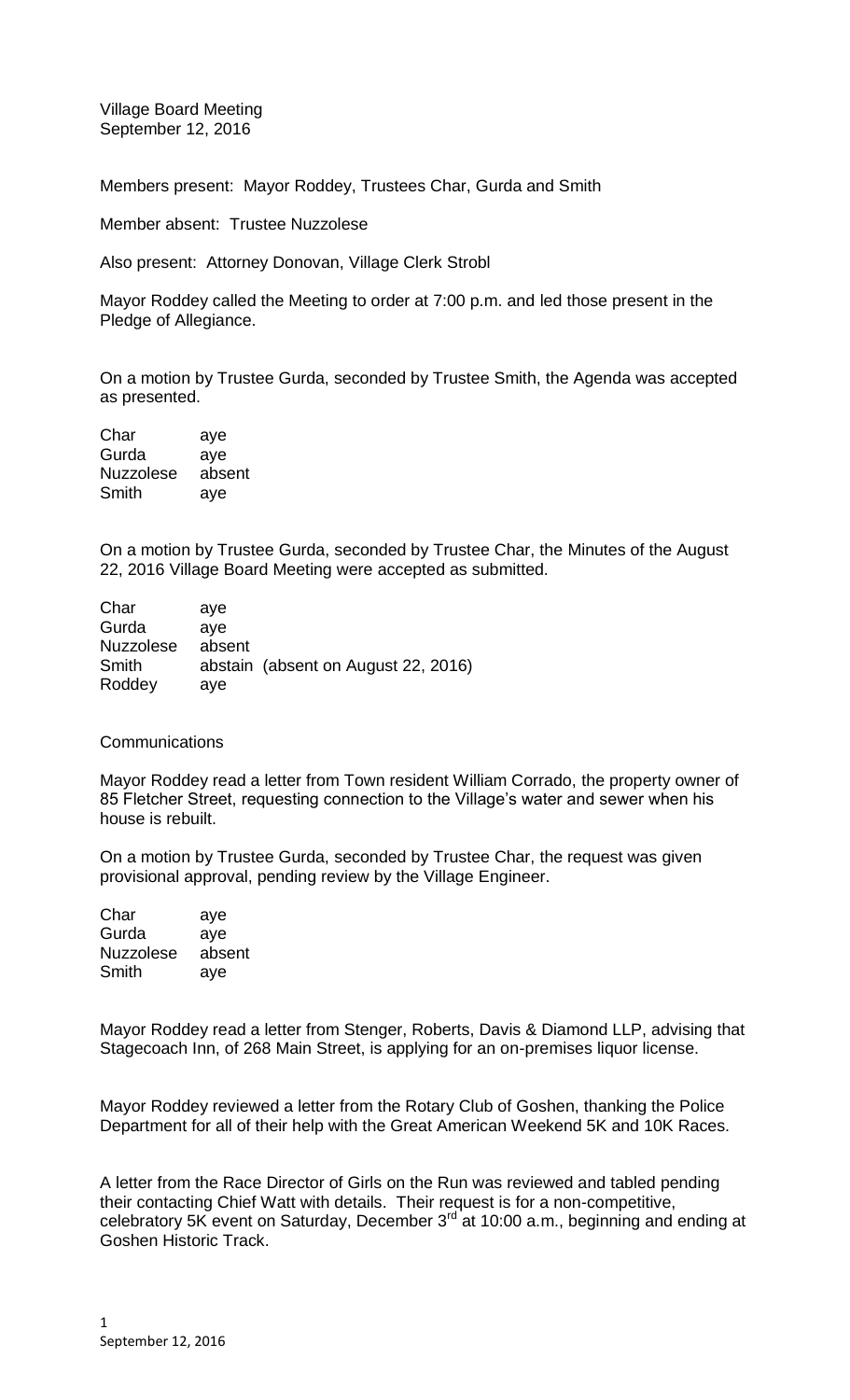Mayor Roddey reviewed a request from Alex Barnes to construct her Girl Scout Silver Project on the Village green. Her proposal is 'to build Goshen themed cornhole boards (bean bag toss boards) to help with Goshen's improvement plan by giving people a way to interact socially in Goshen's public areas'.

On a motion by Trustee Smith, seconded by Trustee Char, the proposed project was approved, pending approval by the Building Inspector.

Char aye Gurda aye Nuzzolese absent Smith aye

Items of Business

On a motion by Trustee Gurda, seconded by Trustee Char, Manuel A. Orellana, having successfully completed the certification for a 2A Wastewater license, is hereby promoted to the position of Water/Wastewater Treatment Operator 2. In accordance with the current contract between the Village of Goshen and the CSEA, Manuel A. Orellana will be placed on the 2016/2017 step 7 of the pay scale for Water & Sewer Operator 2, with an annual salary of \$56,720.

This appointment shall become effective immediately.

| Char             | aye    |
|------------------|--------|
| Gurda            | aye    |
| <b>Nuzzolese</b> | absent |
| Smith            | aye    |

On a motion by Trustee Char, seconded by Trustee Gurda, the Mayor is hereby authorized to sign an agreement with Edmunds & Associates, 301 Tilton Road, Northfield, New Jersey 08225, for the provision of Local Government Accounting Software, for a total cost of \$63,752, payable over two (2) years, (\$31,876).

| Char             | aye    |
|------------------|--------|
| Gurda            | aye    |
| <b>Nuzzolese</b> | absent |
| Smith            | aye    |

On a motion by Trustee Gurda, seconded by Trustee Char, bills as examined by members of the Board were approved in accordance with Abstract 2016/2017 number 3, check numbers 10986 through 11203, in the amount of \$968,517.55.

| Char             | aye    |
|------------------|--------|
| Gurda            | aye    |
| <b>Nuzzolese</b> | absent |
| Smith            | aye    |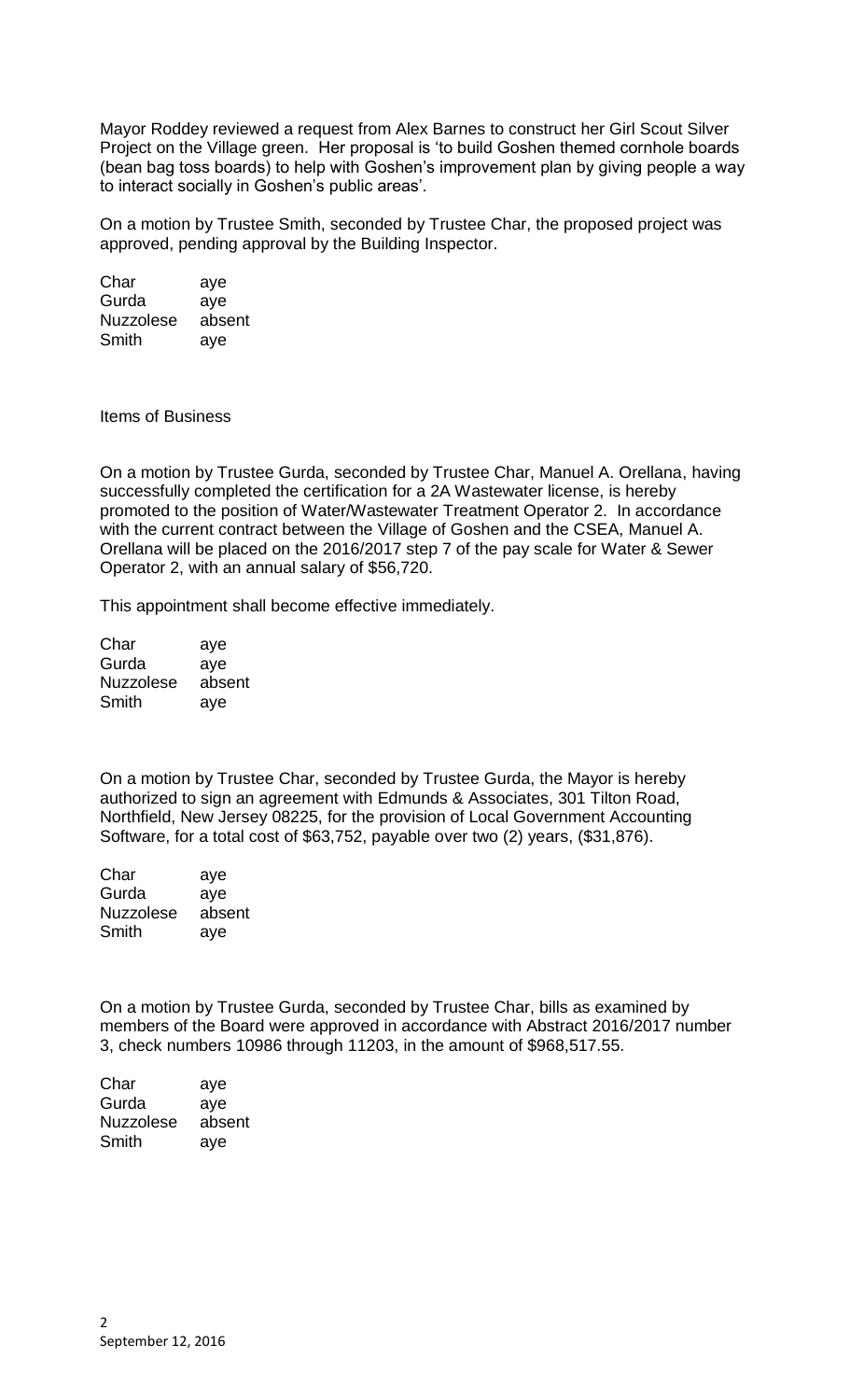The Board reviewed bid results from Auctions International.

On a motion by Trustee Char, seconded by Trustee Smith, the Village Board rejects a bid of \$10.00 for a 2009 Copier/Fax/Scanner, and accepts the bid of \$21.00 for a 2006 Rapiscan metal detector.

Char aye Gurda aye Nuzzolese absent Smith aye

The following was moved by Trustee Char, and seconded by Trustee Gurda:

**WHEREAS**, the Village of Goshen, hereinafter the "Village," has heretofore entered into negotiations with Slide the City Productions, Inc., hereinafter "STC," a Utah Corporation pursuant to which STC will provide certain entertainment programs in the Village on a date to be determined in 2017;

**WHEREAS**, STC provides entertainment consisting of various water type rides which are in the nature of a "Slip n' Slide" as well as related summertime activities; and

**WHEREAS**, the Village is desirous of contracting with STC on a date to be determined in 2017 for the purpose of having STC provide this type of entertainment in the Village of Goshen; and

**WHEREAS**, the details of the use of Village lands by STC will necessarily be reviewed by the Village Board, the Village Police Department, the Village Building Department, the Village Department of Public Works, the Village Insurance Carrier and the Village Attorney; and

**WHEREAS,** at this time, the Village wishes to adopt this Resolution to authorize the Mayor to sign a Contract with STC in an amount not to exceed \$8,000.00 which contract shall be subject to the review and approval of the Village Attorney;

## **NOW**, **THEREFORE**, it is hereby

**RESOLVED**, that the Mayor is duly authorized to execute a Contract with STC pursuant to which the Village will pay to STC an amount not to exceed \$8,000.00 to provide entertainment as set forth hereinabove subject to the review and approval of the Village Attorney.

Char aye Gurda aye Nuzzolese absent Smith aye

Trustee Char noted that the Village is partnering with the Goshen Chamber of Commerce, which will offset costs by soliciting sponsors.